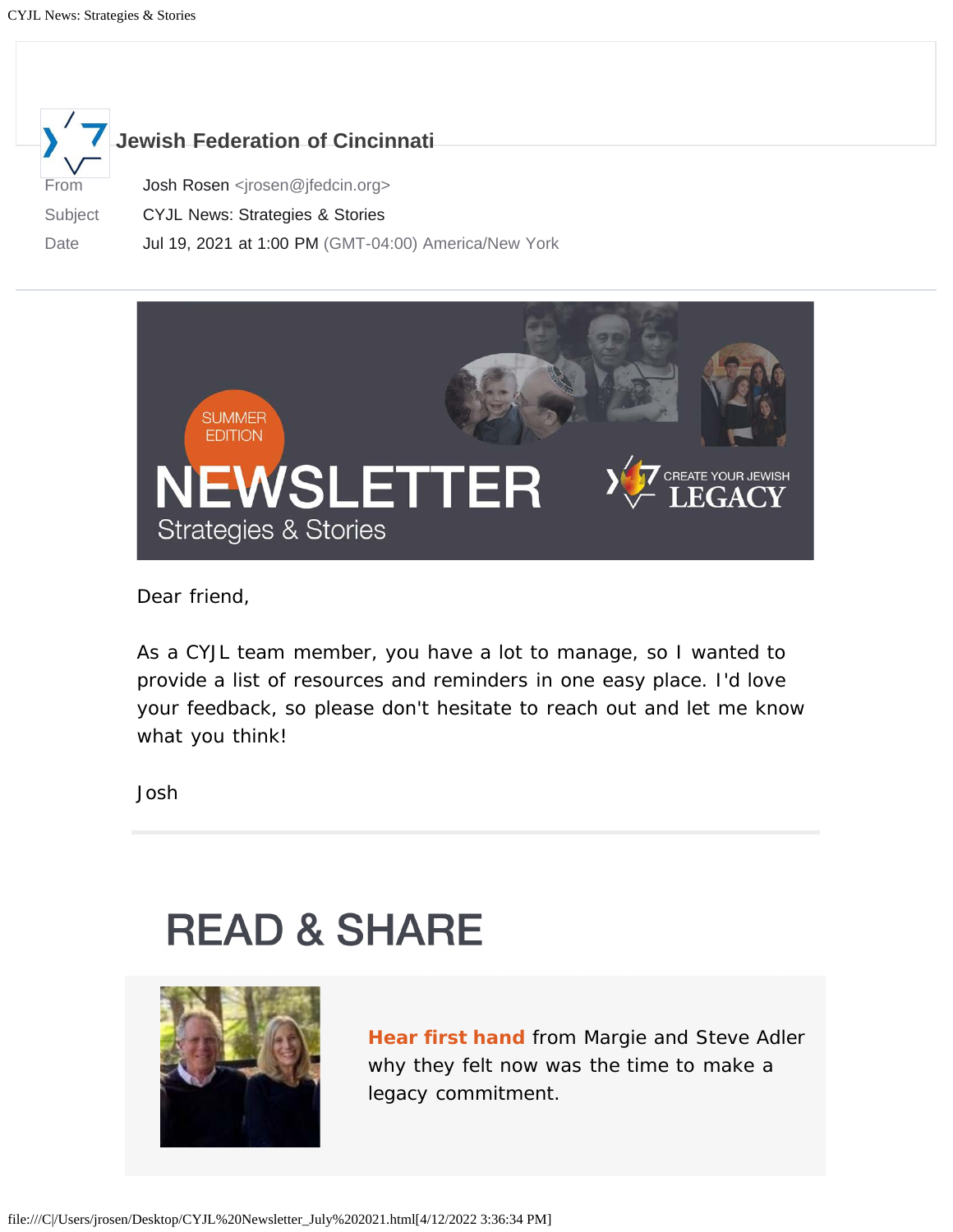

**Read more** about the different strategies used by some of our community members, and how you can help change hundreds of lives, for years and years to come.



We are excited to announce the launch of the new Create Your Jewish Legacy website, including an interactive Legacy Flame section. There is also a [Team](https://createyourjewishlegacy.org/resources) [Resources](https://createyourjewishlegacy.org/resources) area just for you!

#### **[Visit now](https://createyourjewishlegacy.org/)**

**Reminder:** If you turned in your plans by June 30, they have been approved by the steering committee. It's time to get started!

Join us on July 27 at 12 p.m. to learn about a new initiative designed to mobilize your legacy donors to share their stories. This new effort encourages committed legacy donors to share their stories and motivations for leaving a legacy with family and friends, helping others understand their passion for the Jewish future and their communities, and inspiring others to leave a legacy too. Incentives will be available for individuals, organizations, and communities.

## Incentive **Reminder**

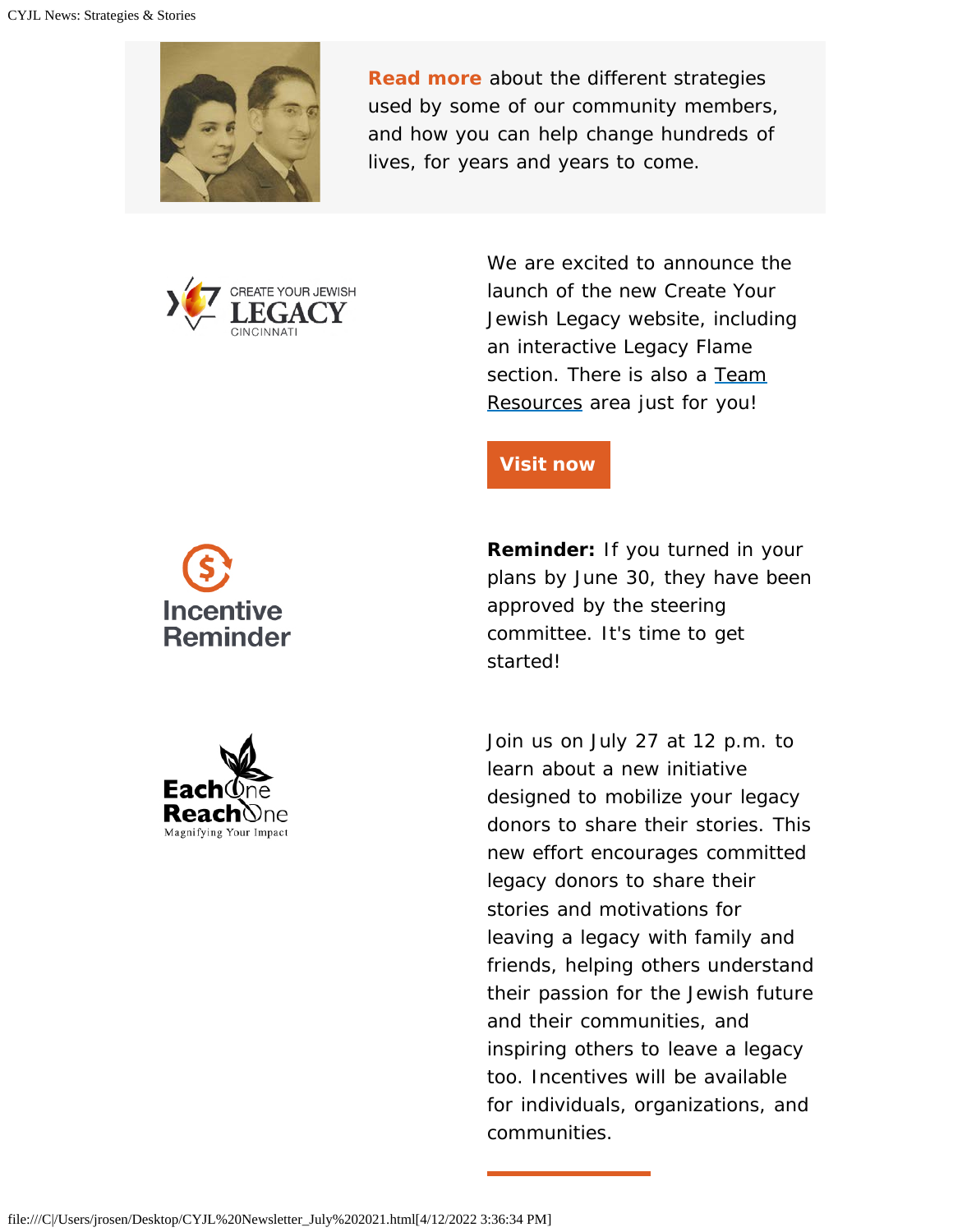### **RESOURCES**



**[Amy Schiffman \(1 of 3\)—](https://vimeo.com/543216334) [Legacy Cultivation](https://vimeo.com/543216334)**: Assessing Readiness and Getting to the Ask

**[Amy Schiffman \(2 of 3\)—](https://vimeo.com/569018465) [Making a Compelling Legacy](https://vimeo.com/569018465) [Ask](https://vimeo.com/569018465)**: The Solicitation Meeting

**[Amy Schiffman \(3 of 3\)—](https://vimeo.com/568997899) [Closing the Legacy Gift](https://vimeo.com/568997899)**: Solicitation Follow Up and Planning for the Future

*The password for these webinars is: Legacy1*

The LIFE & LEGACY Resources Directory contains materials that support the LIFE & LEGACY curriculum in addition to best practice examples and other relevant information to assist Jewish communities and organizations in integrating legacy giving into their philanthropic culture.

You can access the LIFE & LEGACY Resources Directory **[here](https://jewishlifelegacy.org/log-in)**.

- Username: Resources
- Password: hgflegacy

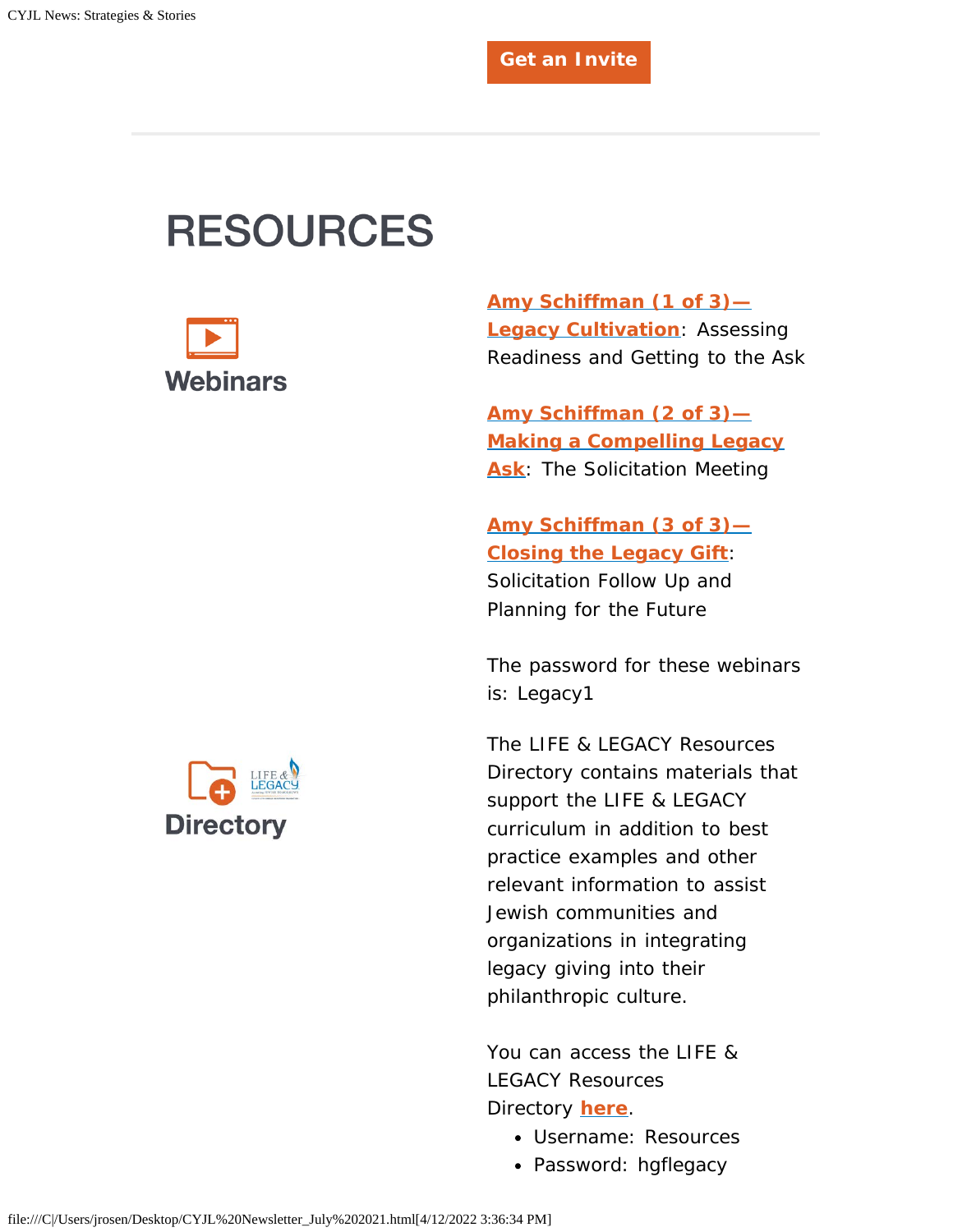# **Workshops**

**Events** 

Previous LIFE & LEGACY Workshops are available, ranging from how to make an ask to how COVID-19 is transforming philanthropy.

#### **[View workshops](https://jewishlifelegacy.org/annual-conference/powerpoints-and-recordings)**

Don't miss our upcoming sessions on **[creating an ethical will](https://jewishcincinnati.ticketspice.com/ethical-wills)**, where we will gather small groups virtually to further dive into the questions that Rabbi Leder asked us during this year's Sustainers event. Share this event invitation with your donors or prospects.

**Did you miss the Sustainers event?**

**[Watch Sustainers Event](https://vimeo.com/558303629)**



file:///C|/Users/jrosen/Desktop/CYJL%20Newsletter\_July%202021.html[4/12/2022 3:36:34 PM]